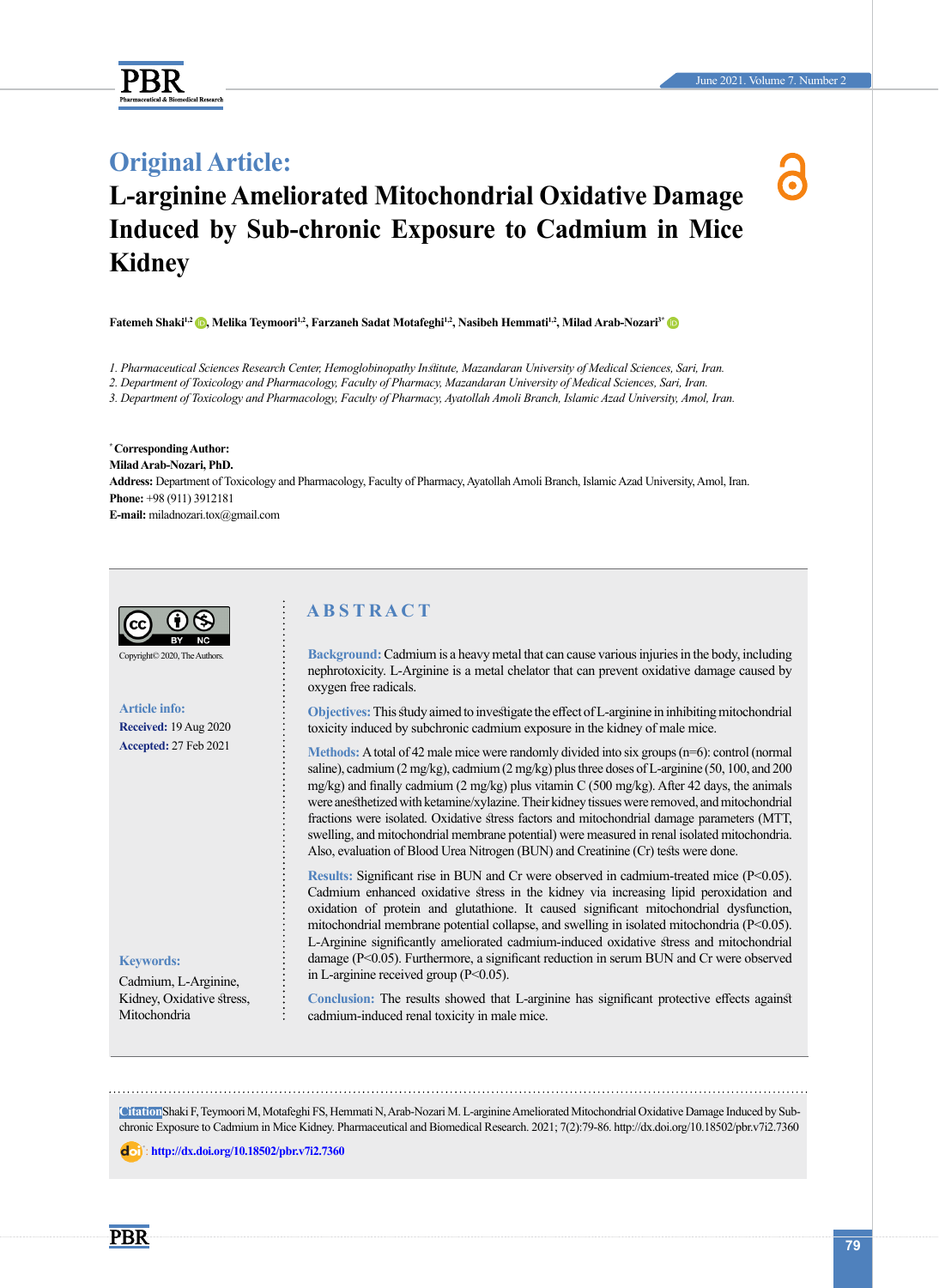

# **Introduction**

**H**

eavy metals are among the most critical environmental hazards. Most metals accumulate in the food chain and the body to cause chronic problems. The toxicity of metals depends on the amount of absorp-

tion and also the duration of exposure  $[1]$ . These metals can cause several health problems, and their toxicity is significant for ecological, evolutionary, nutritional, and environmental reasons [\[2\]](#page-6-1). Cadmium is the seventh most toxic heavy metal according to the Agency for Toxic Substances and Disease Registry (ATSDR) classification and the main component of cigarette smoke and air pollution [\[3\]](#page-6-2). Cadmium poisoning occurs in both acute and chronic forms, mainly through respiratory and oral routes. This metal accumulates in plants, eventually reaches the human food chain, and is commonly found in fruits and vegetables [\[4\]](#page-6-3).

In the United States, more than 500000 workers have been exposed to cadmium toxicity. Chinese researchers estimated the annual amount of cadmium industrial waste discharged into the environment is more than 680 tons [\[5\]](#page-6-4). Bone toxicity, testis toxicity, neurotoxicity, hepatotoxicity, and nephrotoxicity are the most significant adverse effects of cadmium accumulation in the human body  $[6]$ . Oxidative stress is considered the main mechanism of cadmium-induced tissue damages. It results from the overproduction of Reactive Oxygen Species (ROS) and the disability of endogenous antioxidants to neutralize them [\[6\].](#page-6-5) Previous studies also reported the role of oxidative stress in tissue damages induced by cadmium [\[7,](#page-6-6) [8\]](#page-6-7). For example, Fouad et al. reported that Intraperitoneal (IP) administration of cadmium chloride (2 mg/kg) resulted in testicular oxidative injury in rats via increasing Malondialdehyde (MDA) level, depleting Glutathione (GSH), and decreasing Superoxide Dismutase (SOD) and Catalase (CAT) activity [\[7\]](#page-6-6).

Cadmium can also have a detrimental effect on mitochondria. Mitochondria are the main source of ROS generation in the cells  $[9]$ . Shi et al. reported the mitochondrial toxicity, dysfunction, and swelling in the kidney tissue of duck after exposure to cadmium chloride  $[10]$ .

On the other hand, it was shown that antioxidant agents such as anthocyanin, zinc, and selenium could protect tissues from cadmium-induced damage by reducing apoptosis and blocking oxidative stress pathways [11, [12\]](#page-7-0). So, it is suggested that antioxidant compounds can prevent cadmium tissue toxicity.

L-Arginine is an essential amino acid for nutrition in young mammals and acts as an essential precursor to the synthesis of proline, polyamines, glutamate, and Nitric Oxide (NO). Arginine has multiple functions in the cardiovascular, immunological, endocrine, and cell growth system [\[13,](#page-7-1) [14\]](#page-7-2). Several studies reported that L-arginine could prevent oxidative stress via its antioxidant properties [\[15,](#page-7-3) 16]. Abd-Elrazek et al. reported that L-arginine ameliorated busulfan-induced testicular toxicity by increasing GSH storage and decreasing lipid peroxidation and DNA damage [16].

Because of the role of oxidative stress in the pathogenesis of cadmium toxicity and the beneficial antioxidant properties of L-arginine, we investigated the possible inhibitory effects of L-arginine against oxidative stress and mitochondrial damage caused by subchronic exposure to cadmium chloride in the kidney tissue of mice.

## **Materials and Methods**

#### **Chemicals and reagents**

L-arginine was a product of Hakim Pharmaceutical Company, Tehran, Iran. Cadmium chloride, 5, 5'-dithiobis-[2-nitrobenzoic acid] (DTNB), and Thiobarbituric Acid (TBA) were purchased from Merk company (Germany). All other chemicals and reagents used in this study were obtained from the Sigma chemical company (Germany), with the highest available commercial grade.

#### **Study animals**

In this study, 42 male mice weighing between 25-26 g and four weeks old were obtained from the Institute for Laboratory Animals Research, Mazandaran University of Medical Sciences, Sari, Iran. They were housed under standard conditions of temperature 23±2<sup>o</sup>C with regular 12/12 h light/dark cycle, with free access to food and water. All experimental procedures were conducted according to the ethical standard and protocols approved by the Committee of Animal Experimentation of Mazandaran University of Medical Sciences, Sari, Iran (Ethical Number: IR.MAZUMZ.REC.1398.4844).

# **Animal grouping and drug administration**

The rats were randomly divided into six groups (6 animals in each). Group 1 served as control (normal saline). Group 2 received cadmium chloride (2 mg/kg). Groups 3 to 5 received cadmium chloride (2 mg/kg) plus three doses of L-arginine (50, 100, and 200 mg/kg). The last group received cadmium chloride (2 mg/kg) plus vitamin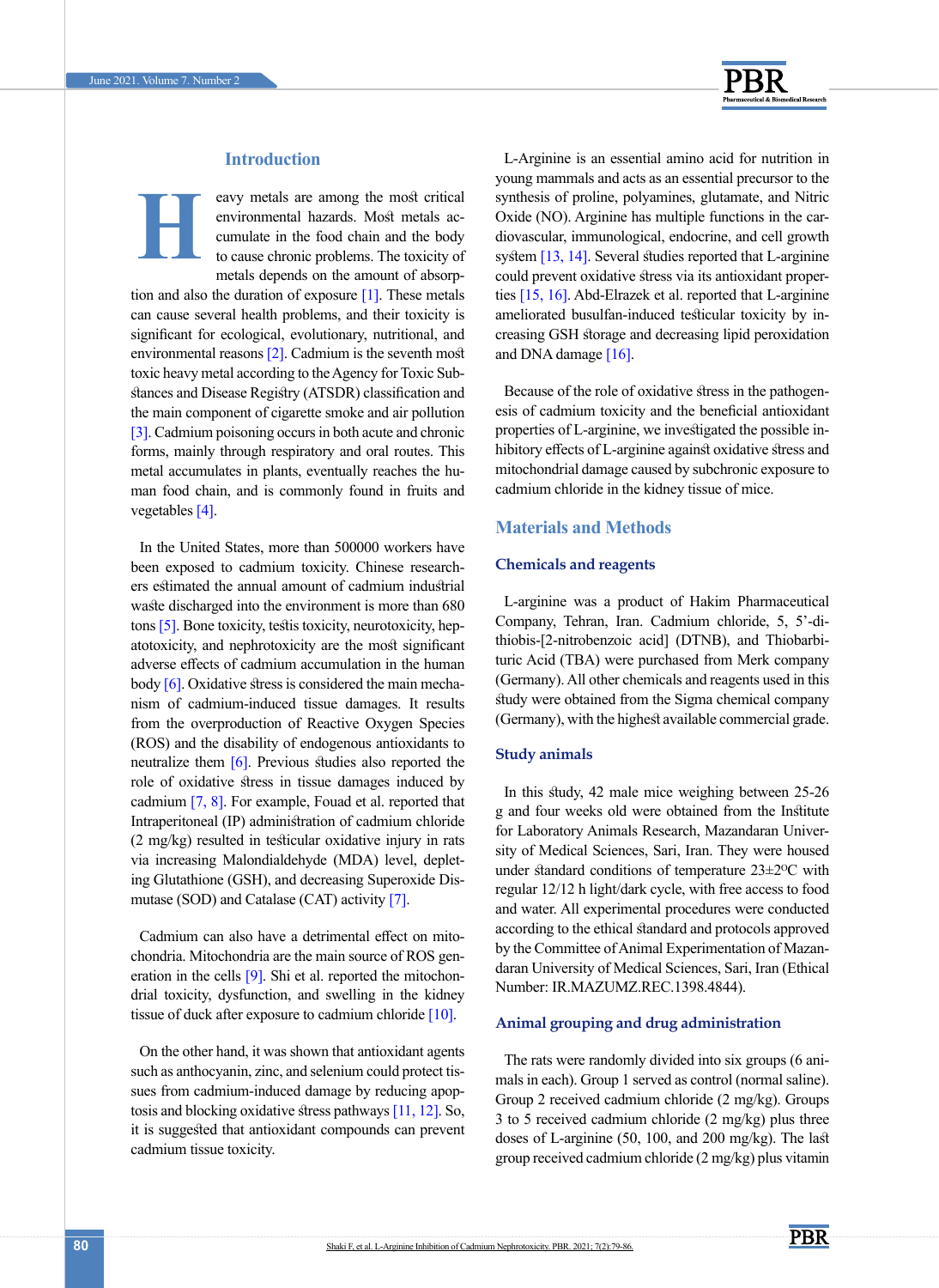

C (500 mg/kg) as the positive control group. All the treatments were administered intraperitoneally for six consecutive weeks.

### **Preparation of samples**

Twenty-four hours after receiving the last dose, the animals were anesthetized with ether, and a blood sample was taken directly from the heart (centrifuged at 3000 rpm for 15 minutes). The serum was then stored in a freezer to assess Blood Urea Nitrogen (BUN) and Creatinine (Cr). Then, kidney tissues were isolated from the animal for the experiments. Kidney tissues were homogenized and then centrifuged at  $2000 \times g$  for 10 min at 4°C. Then, the supernatant was subjected to further centrifugation at 10000×g for 10 min. In this step, the supernatant was stored at -70°C for the evaluation of oxidative stress, and the mitochondrial sediment was suspending in Tris-HCl buffer (0.05 M Tris–HCl, 0.25M sucrose, 20 mM KCl, 2mM  $MgCl<sub>2</sub>$ , and 1mM  $Na<sub>2</sub>HPO<sub>4</sub>$ , pH of 7.4) for the evaluation of mitochondrial toxicity.

#### **Measurement of protein concentration**

Protein content was determined in kidney tissue with the Bradford method [\[17\]](#page-7-4). Bovine Serum Albumin (BSA) was used as standard. Homogenate samples were mixed with Coomassie blue, and after 10 min, the absorbance was determined at 595 nm by spectrophotometer (UV- 1601 PC, Shimadzu, Japan).

#### **Measurement of lipid peroxidation**

The content of MDA was determined using the Zhang et al. method [\[18\]](#page-7-5). Briefly, 0.1 mL Thiobarbituric Acid (TBA) was added to 0.2 mL of kidney tissue homogenate. All the samples were placed in a boiling water bath for 30 min. In the end, the tubes were shifted to an ice-bath, and 0.2 mL n-butanol was added to each tube. Then, they were centrifuged at 3500 rpm for 10 min. The amount of MDA formed in each sample was assessed by measuring the absorbance of the supernatant at 532 nm with an ELISA reader (Tecan, Rainbow Thermo, Austria). Tetramethoxypropane was used as standard, and MDA content was expressed as nmol/mg.

#### **Measurement of glutathione content**

GSH content was determined by DTNB as the indicator and spectrophotometer. Briefly, 0.1 mL of the kidney tissue homogenate was added into 0.1 mol/L of phosphate buffer and 0.04% DTNB in a total volume of 0.3 mL (PH 7.4). Then yellow color of samples was red at 412 nm on a spectrophotometer (UV- 1601 PC, Shimadzu, Japan). GSH content was expressed as nM [19].

#### **Measurement of protein carbonyl**

Determination of protein carbonyl was done by spectrophotometric method. Briefly, 200 µL of kidney tissues were homogenized. The samples were extracted in 500 µL of Trichloroacetic Acid (TCA) 20% (w/v). Then, the samples were placed at 4<sup>o</sup>C for 15 min. The sediments were treated with 500  $\mu$ L of 0.2% 2,4-dinitrophenylhydrazine (DNPH) and 500 µL of 2 N HCL for the control group, and samples were incubated at room temperature for 1 h with vortexing at 5 min intervals. Then, the proteins were precipitated by adding 55 µL of 20% TCA. The microtubes were centrifuged and washed three times with 1000 µL of the ethanol-ethyl acetate mixture. And the microtubes were dissolved in 200 µL of 6 M guanidine hydrochloride. The carbonyl content was determined by recording the absorbance at 365 nm wavelength [\[20\]](#page-7-6).

### **Assessment of mitochondrial function:**

The amount of 1 mL samples were mixed with 25 μL of MTT (3-[4,5-dimethylthiazol-2-yl]-2,5-diphenyltetrazolium bromide) solution and placed at 37°C for 30 min. Then, it was centrifuged at 1000 rpm for 10 minutes. The supernatant was discarded, and 1000 μL of Dimethyl Sulfoxide (DMSO) was added to the precipitate and dispersed. The resulting mixture was centrifuged at 1000 rpm for 10 minutes. Finally, 150-200 µL of the supernatant of each sample was put into a 96-well plate in each cell. Then, the absorbance was read using an ELISA reader [\[21\]](#page-7-7).

## **Assessment of the mitochondrial membrane potential**

About 1 mL sample was placed into a tube, and 2 mL of Mitochondrial Membrane Potential (MMP) buffer was added. Then, 25 µL of rhodamine dye was added to the tube mixture and placed at 37°C for 20 minutes. Then, the tube was centrifuged to separate. The fluorescence intensity of rhodamine was monitored using Shimadzu RF-5000U fluorescence spectrophotometer at the excita-tion and emission wavelengths of 490 and 535 nm [\[9\]](#page-6-8).

#### **Assessment of mitochondrial swelling**

About 250 μL of the sample containing mitochondria was mixed with 750 μL of the swelling buffer (70 mM sucrose, 230 mM mannitol, 3 mM HEPES, 2 mM trisphosphate, 5 mM succinate, and 1 μM of rotenone). Then, the absorbance was read using an ELISA reader (Tecan, Rainbow Thermo, Austria) [\[22\]](#page-7-8).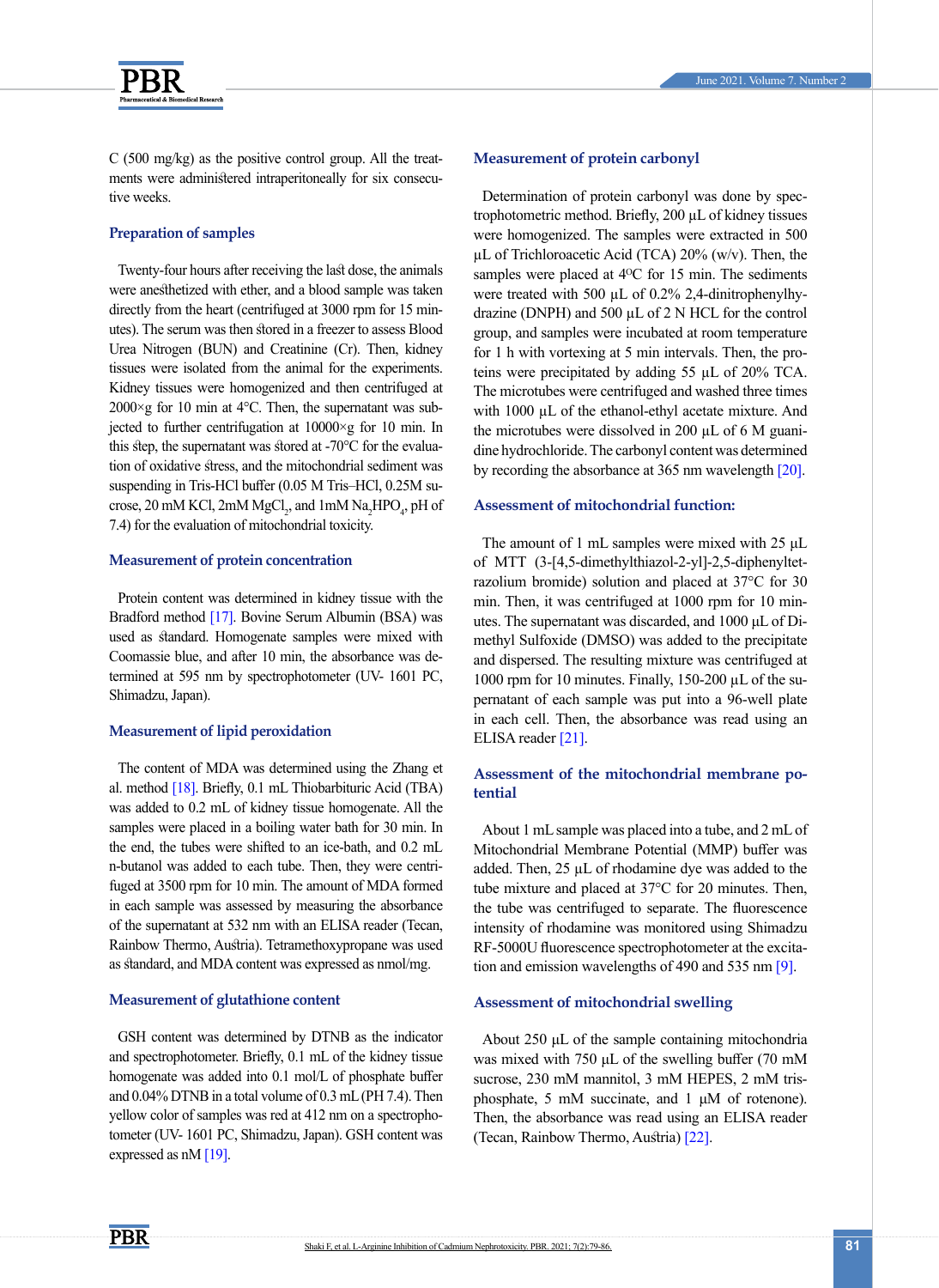

#### **Measurement of blood urea nitrogen and creatinine**

Blood samples obtained from the heart of mice were sent to a laboratory for measuring BUN and Cr levels.

#### **Statistical analysis**

Results were reported as Mean±Standard Deviation (Mean±SD) from three repetitions of the experiment. The data were analyzed by GraphPad Prism 5 statistical software using ANOVA analysis followed by the post hoc Tukey test. The significance level was set at P<0.05. The Kolmogorov-Simonov normality test was used for variables in this study.

## **Results**

## **Effect of L-arginine on lipid peroxidation in the mice kidney**

Cadmium administration significantly increased kidney MDA levels compared to the control group (P<0.05). Administration of L-arginine significantly decreased MDA production and reduced lipid peroxidation (P<0.05). The effect of the highest dose of L-arginine was more than the effect of vitamin C on MDA levels [\(Figure 1\)](#page-4-0).

## **Effect of L-arginine on glutathione levels in the mice kidney**

The amount of GSH in the cadmium-treated group decreased compared to the control group (P<0.05). In L-arginine groups, the amount of GSH increased significantly (P<0.05) [\(Figure 2\)](#page-4-1).

## **Effect of L-arginine on protein carbonyl levels in the mice kidney**

The concentration of protein carbonyl in the cadmiumtreated group increased compared to the control group (P<0.05). In L-arginine treated groups, the amount of protein carbonyl significantly decreased compared to the cadmium group (P<0.05). This effect was dose-dependent, with the highest effect seen at 200 mg/kg and the lowest at 50 mg/kg. The effect of the maximum dose of L-arginine on protein carbonyl levels was more significant than the effect of vitamin C [\(Figure 3\)](#page-5-0).

# **Effect of L-arginine on mitochondrial function in the mice kidney**

Mitochondrial function significantly decreased in the cadmium-treated group compared to the control group (P<0.05). In groups treated with L-arginine, mitochondrial function was significantly improved. This effect was dose-dependent, with the highest effect at 200 mg/ kg and the lowest at 50 mg/kg. The effect of the maximum dose of L-arginine on mitochondrial function was greater than the effect of vitamin C [\(Figure 4\)](#page-5-1).

## **Effect of L-arginine on mitochondrial membrane potential in the mice kidney**

The mitochondrial membrane potential collapsed (increase in absorbance) in the cadmium-treated group compared to the control group  $(P<0.05)$ . On the other hand, in the collapse of L-arginine-treated mitochondrial membrane potential was significantly inhibited (decrease in absorbance) [\(Figure 5\).](#page-5-2)

## **Effect of L-arginine on mitochondrial swelling in the mice kidney**

Cadmium treatment caused significant mitochondrial swelling (decrease in absorbance) compared to the control group  $(P<0.05)$ . On the other hand, L-arginine reduced mitochondrial swelling induced by cadmium in mice, but this change was not statistically significant [\(Figure 6\).](#page-5-3)

## **Effect of L-arginine on blood urea nitrogen and creatinine levels in the mice kidney**

The serum concentrations of BUN and Cr in the group that received cadmium increased significantly compared to the control group  $(P<0.05)$ . In the groups receiving L-arginine, the concentration of urea and Cr significantly decreased compared to the cadmium group (P<0.05). This effect was dose-dependent, with the highest effect at 200 mg/kg and the lowest at 50 mg/kg [\(Table 1\)](#page-4-2).

## **Discussion**

In this study, we found that L-arginine inhibited oxidative stress and mitochondrial toxicity induced by subchronic exposure to cadmium chloride in male mice. The kidney is one of the main target organs in cadmium poisoning. Cadmium can cause glomerular dysfunction and nephropathy, leading to proteinuria, glycosuria, enzyme urea, and phosphaturia [23]. Cadmium toxicity occurs through indirect induction of ROS production in mitochondria and affects the expression of mitochondrial genes and impaired cellular respiratory activity [\[9,](#page-6-8) [24,](#page-7-9) [25\].](#page-7-10)

We found that cadmium administration increased oxidative stress in mice kidneys via increasing MDA and protein carbonyl levels and decreasing GSH depletion. Other researchers also reported the role of oxidative stress in cadmium tissue toxicity  $[7, 8]$  $[7, 8]$ . For example,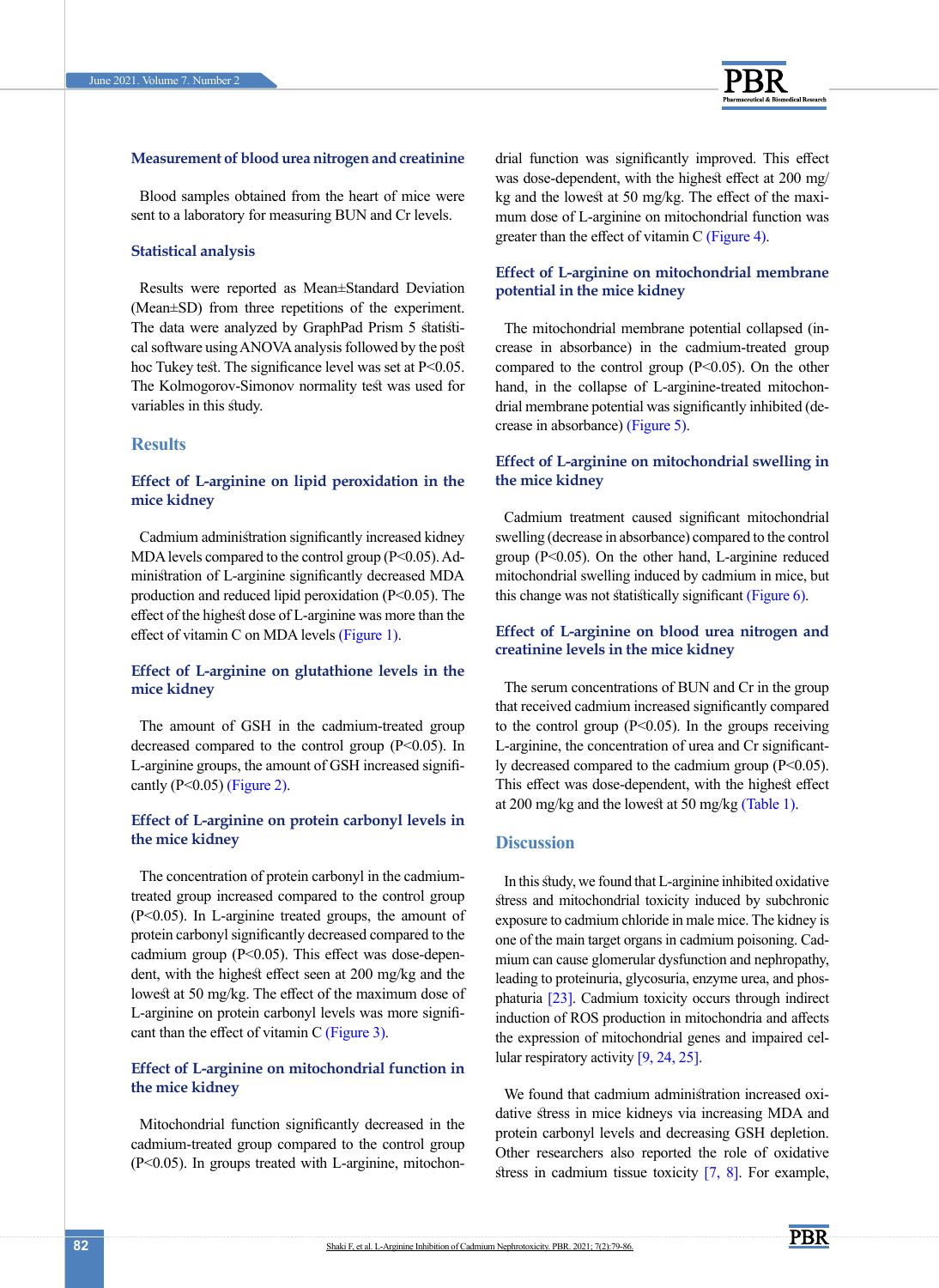

| <b>Animal Groups</b>                                                                                                     | Mean±SD        |                       |
|--------------------------------------------------------------------------------------------------------------------------|----------------|-----------------------|
|                                                                                                                          | BUN (mg/dL)    | Creatinine (mg/dL)    |
| Control                                                                                                                  | $9.93 + 1.11$  | $0.55 \pm 0.05$       |
| Cd $(2 \text{ mg/kg})$                                                                                                   | 34.47±4.26***  | $2.18 \pm 0.29$ ***   |
| Cd (2 mg/kg) + L-arginine (50 mg/kg)                                                                                     | 26.30±1.71     | $1.75 \pm 0.16^*$     |
| Cd (2 mg/kg) + L-arginine (100 mg/kg)                                                                                    | 24.98±5.04#    | $1.45 \pm 0.25$ ##    |
| Cd $(2 \text{ mg/kg}) + L$ -arginine $(200 \text{ mg/kg})$                                                               | $19.95 + 3$ ## | $1.13 \pm 0.14$ ***** |
| Cd $(2 \text{ mg/kg}) + \text{Vit C}$ (50 mg/kg)                                                                         | 21.76±2.92     | $1.79 \pm 0.28$       |
| PBR<br>""P<0.001 compared to the control group; $P$ = 0.05; $P$ = 0.01; $P$ = $P$ = 0.001 compared to the cadmium group. |                |                       |

<span id="page-4-2"></span>**Table 1.** Effects of Cd and different L-arginine concentrations on BUN and Cr levels in the serum of male mice

\*\*P<0.001 compared to the control group;  $*P$ <0.05;  $**P$ <0.01;  $***P$ <0.001 compared to the cadmium group.

Lamtai et al. found that IP administration of cadmium chloride (1 mg/kg) for eight weeks promoted oxidative stress in hippocampus tissue via increasing the levels of Nitric Oxide (NO) and Lipid Peroxidation (LPO), while the activities of CAT and SOD were significantly decreased in the hippocampus [\[8\]](#page-6-7). These studies confirmed our results about cadmium-induced oxidative damage. Interestingly, administration of L-arginine improved in kidney oxidative markers. Various studies have shown that L-arginine can reduce oxidative stress markers such as protein carbonyl, lipid peroxidation in various conditions in which oxidative stress is involved [\[15,](#page-7-3) 16]. Akinrinde et al. showed that L-arginine prevented fluoride-induced hepatotoxicity in rats via decreasing ROS, protein carbonyl, and MDA levels as well as increasing SOD and glutathione peroxidase activity [\[15\]](#page-7-3).



#### **PBR**

<span id="page-4-0"></span>Figure 1. Effects of Cadmium (Cd) and different concentrations of L-arginine on Malondialdehyde (MDA) production in kidney cells of male mice

\* P<0.05 compared to the control group; #P<0.05 compared to

In addition, it has been reported that L-arginine can trap free radicals [\[26\]](#page-7-11). MDA and protein carbonyl are the main end products of the oxidation of membrane lipids and proteins created by the action of free radicals [27, [28\]](#page-7-12). GSH is an important natural and non-enzymatic antioxidant in the body [\[29\]](#page-7-13). L-arginine stimulates the production of GSH by stimulating the endogenous synthesis of GSH, stimulating the expression of arginase (which itself stimulates the production of GSH by converting arginine to glutamate[\) \[30\]](#page-7-14). So, L-arginine can potentiate antioxidant defense by preventing GSH depletion.

In this study, cadmium administration increased mitochondrial dysfunction, MMP collapse, and mitochondrial swelling in the kidney tissue. These results were in accordance with the results of previous studies, which reported mitochondrial toxicity of cadmium [\[31,](#page-7-15) [32\]](#page-7-16). For example, Bhattacharjee et al. declared that cadmium exposure led to increased oxidative stress markers (ROS and MDA production), mitochondrial oxidative toxicity,



**PBR** 

<span id="page-4-1"></span>Figure 2. Effects of Cadmium (Cd) and different concentrations of L-arginine on Glutathione (GSH) production in cells of all male mice

\*\*P<0.01 compared to the control group; ##P<0.01 compared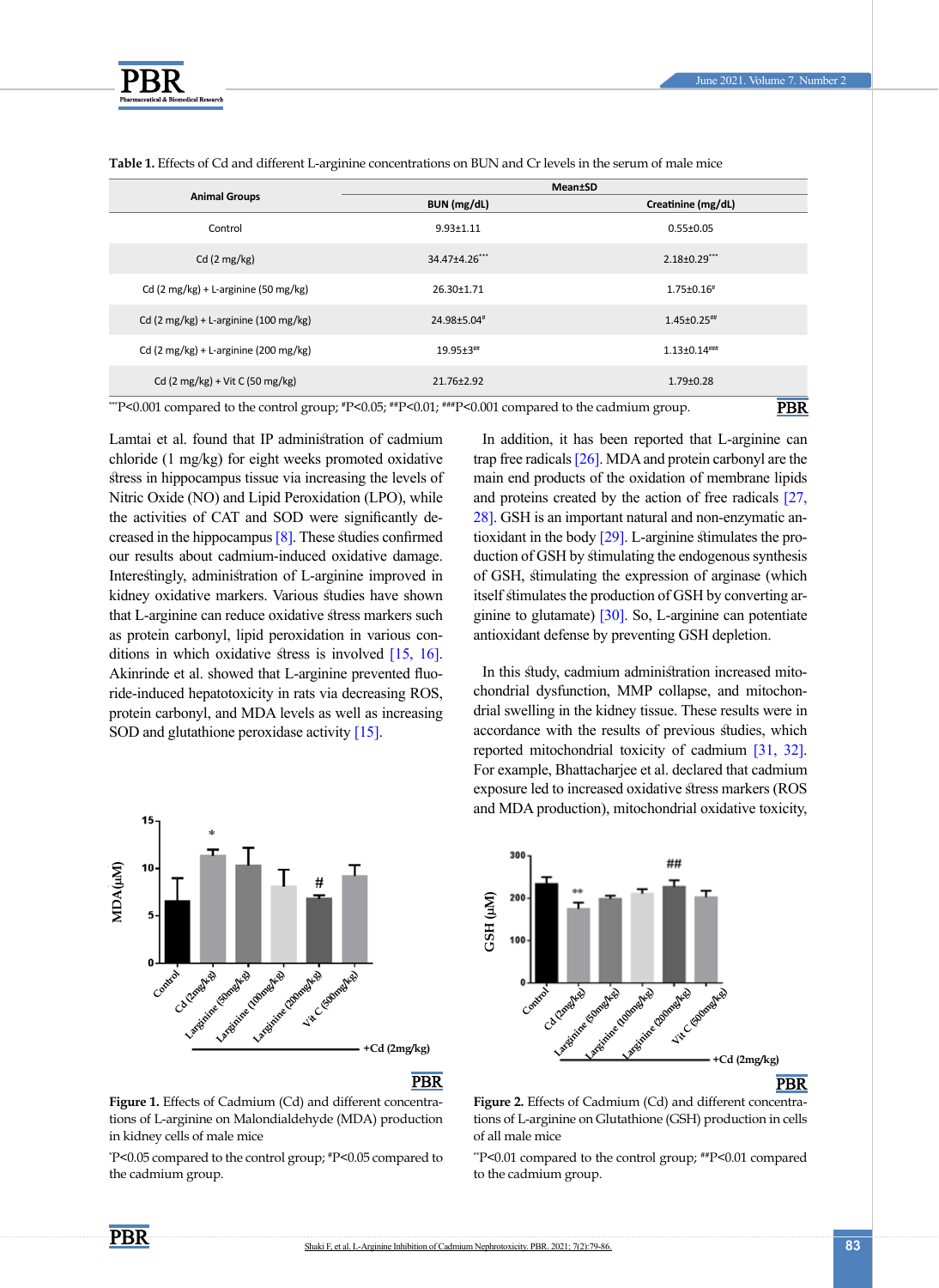

<span id="page-5-0"></span>**Figure 3.** Effects of Cadmium (Cd) and different concentrations of L-arginine on protein carbonyl production in kidney cells of male mice

\*\*P<0.01 compared to the control group; ##P<0.01 compared

reduction of MMP, and mitochondrial dysfunction in rat liver and heart [\[32\]](#page-7-16).

On the other hand, co-administration of L-arginine with cadmium reduced mitochondrial dysfunction, swelling, and MMP collapse. Previous studies also showed the mitochondrial protective effects of L-arginine [\[33,](#page-7-17) [34\]](#page-7-18). L-arginine administration improved mitochondrial function and inhibition of mitochondrial hydroxyl and superoxide radicals in brain cortex isolated mitochondria of streptomycin-treated rats  $[34]$ . L-arginine appears to



**PBR** 

**PBR** 

<span id="page-5-2"></span>**Figure 5.** Effects of Cadmium (Cd) and different concentrations of L-arginine on mitochondrial membrane potential in kidney cells of male mice

\*\*\*P<0.001 compared to control group; ##P<0.01 compared to cadmium group.



# **PBR**

<span id="page-5-1"></span>**Figure 4.** Effects of Cadmium (Cd) and different concentrations of L-arginine on mitochondrial function in kidney tissue of male mice

\*\*\*P<0.001 compared to control group; #P<0.05 compared to

prevent mitochondrial toxicity by preventing mitochondrial ROS generation.

 In this study, cadmium administration raised serum levels of BUN and Cr. These findings in the cadmiumtreated group may indicate renal impairment. However, co-administration of L-arginine decreased serum levels of BUN and Cr, indicating a protective effect of L-arginine against cadmium-induced kidney damage.



## **PBR**

<span id="page-5-3"></span>Figure 6. Effects of Cadmium (Cd) and different concentrations of L-arginine on mitochondrial swelling in kidney cells of male mice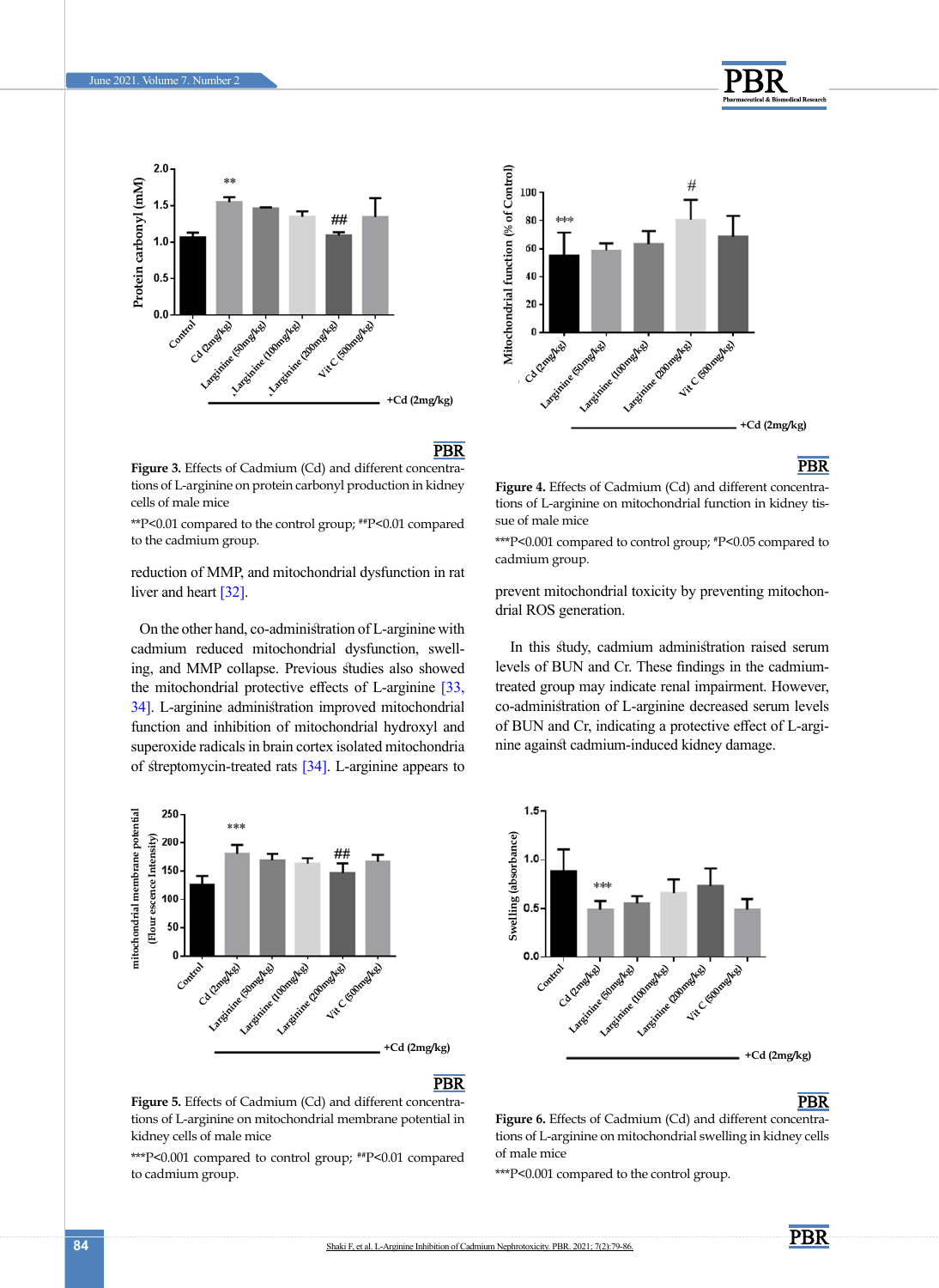



According to the study results, it is suggested that the renal protective effects of L-arginine might be due to its ability to inhibiting oxidative stress markers (including ROS, glutathione and protein oxidation, and lipid peroxidation). Furthermore, it could also protect the mitochondria from damage by preventing membrane potential collapse, swelling, and mitochondrial dysfunction. It was the first study that evaluated the protective effects of L-arginine against cadmium-induced nephrotoxicity. However, there were several limitations in this study, such as financial problems in providing materials and also gene expression analyses.

# **Conclusion**

Overall, we showed that L-arginine has beneficial effects on nephrotoxicity and oxidative injury caused by cadmium in mice. Therefore, L-arginine would be evaluated for treatment or protection against cadmiuminduced kidney injuries.

# **Ethical Considerations**

### **Compliance with ethical guidelines**

This study was approved by the Committee of Animal Experimentation of Mazandaran University of Medical Sciences, (Code: IR.MAZUMZ.REC.1398.4844). All ethical principles are considered in this article. The participants were informed about the purpose of the research and its implementation stages. They were also assured about the confidentiality of their information and were free to leave the study whenever they wished, and if desired, the research results would be available to them.

## **Funding**

This study was extracted from the PhD. dissertation of the second author at the Department of Toxicology and Pharmacology, Faculty of Pharmacy, Mazandaran University of Medical Sciences. Also, this study was supported by the Research Council of Mazandaran University of Medical Sciences (Grant number: 4844).

#### **Authors' contributions**

Methodology, data analysis, interpretation, and writing – review & editing: Fatemeh Shaki and Milad Arab-Nozari; Data collection: Farzaneh Sadat Motafeghi, Melika Teymoori, and Nasibeh Hemmati; Manuscript preparation: All authors.

## **Conflict of interest**

The authors declared no conflict of interest.

#### **References**

- <span id="page-6-0"></span>[1] Jaishankar M, Tseten T, Anbalagan N, Mathew BB, Beeregowda KN. Toxicity, mechanism and health effects of some heavy metals. Interdiscip Toxicol. 2014; 7(2):60-72. [\[DOI:10.2478/intox-2014-0009](https://doi.org/10.2478/intox-2014-0009)] [\[PMID\]](https://www.ncbi.nlm.nih.gov/pubmed/26109881) [[PMCID\]](http://www.ncbi.nlm.nih.gov/pmc/articles/PMC4427717)
- <span id="page-6-1"></span>[2] Jaishankar M, Mathew BB, Shah MS, Murthy KTP, Gowda SKR. Biosorption of few heavy metal ions using agricultural wastes. J Environ Pollut Hum Health. 2014; 2(1):1-6. [\[DOI:10.12691/jephh-2-1-1](http://www.sciepub.com/JEPHH/abstract/1248)]
- <span id="page-6-2"></span>[3] Ahamed M, Akhtar MJ, Khan MAM, Alhadlaq HA. Reduced graphene oxide mitigates cadmium-induced cytotoxicity and oxidative stress in HepG2 cells. Food Chem Toxicol. 2020; 143:111515. [\[DOI:10.1016/j.fct.2020.111515](https://doi.org/10.1016/j.fct.2020.111515)] [\[PMID\]](https://www.ncbi.nlm.nih.gov/pubmed/32634506)
- <span id="page-6-3"></span>[4] [Satarug S, Garrett SH, Sens MA, Sens DA. Cadmium, envi](https://pubmed.ncbi.nlm.nih.gov/32085840/)[ronmental exposure, and health outcomes. Environ Health](https://pubmed.ncbi.nlm.nih.gov/32085840/) [Perspect. 2010; 118\(2\):182-90.](https://pubmed.ncbi.nlm.nih.gov/32085840/) [\[DOI:10.1289/ehp.0901234\]](https://doi.org/10.1289/ehp.0901234) [\[PMID\]](https://www.ncbi.nlm.nih.gov/pubmed/20123617) [[PMCID\]](http://www.ncbi.nlm.nih.gov/pmc/articles/PMC2831915)
- <span id="page-6-4"></span>[5] Han JX, Shang Q, Du Y. Effect of environmental cadmium pollution on human health. Health. 2009; 1(3):159-66. [\[DOI:10.4236/health.2009.13026\]](https://doi.org/10.4236/health.2009.13026)
- <span id="page-6-5"></span>[6] Arab-Nozari M, Mohammadi E, Shokrzadeh M, Ahangar N, Talebpour Amiri F, Shaki F. Co-exposure to non-toxic levels of cadmium and fluoride induces hepatotoxicity in rats via triggering mitochondrial oxidative damage, apoptosis, and NF-kB pathways. Environ Sci Pollut Res Int. 2020; 27(19):24048-58. [[DOI:10.1007/s11356-020-08791-4](https://doi.org/10.1007/s11356-020-08791-4)] [\[PMID\]](https://www.ncbi.nlm.nih.gov/pubmed/32304050)
- <span id="page-6-6"></span>[7] Fouad AA, Albuali WH, Jresat I. Simvastatin treatment ameliorates injury of rat testes induced by cadmium toxicity. Biol Trace Elem Res. 2013; 153(1-3):269-78. [\[DOI:10.1007/s12011-](https://doi.org/10.1007/s12011-013-9667-y) [013-9667-y\]](https://doi.org/10.1007/s12011-013-9667-y) [[PMID](https://www.ncbi.nlm.nih.gov/pubmed/23625729)]
- <span id="page-6-7"></span>[8] Lamtai M, Azirar S, Zghari O, Ouakki S, El Hessni A, Mesfioui A, et al. Melatonin ameliorates cadmium-induced affective and cognitive impairments and hippocampal oxidative stress in rat. Biol Trace Elem Res. 2021; 199(4):1445-55. [\[D](https://doi.org/10.1080/01480545.2020.1858853) [OI:10.1080/01480545.2020.1858853](https://doi.org/10.1080/01480545.2020.1858853)] [\[PMID\]](https://www.ncbi.nlm.nih.gov/pubmed/33412940)
- <span id="page-6-8"></span>[9] Arab-Nozari M, Ahangar N, Mohammadi E, Lorigooini Z, Shokrzadeh M, Talebpour Amiri F, et al. Ginkgo biloba attenuated hepatotoxicity induced by combined exposure to cadmium and fluoride via modulating the redox imbalance, Bax/Bcl-2 and NF-kB signaling pathways in male rats. Mol Biol Rep. 2020; 47(9):6961-72. [\[DOI:10.1007/s11033-020-](https://doi.org/10.1007/s11033-020-05755-2) [05755-2](https://doi.org/10.1007/s11033-020-05755-2)] [\[PMID\]](https://www.ncbi.nlm.nih.gov/pubmed/32920758)
- <span id="page-6-9"></span>[10] Shi L, Cao H, Luo J, Liu P, Wang T, Hu G, et al. Effects of molybdenum and cadmium on the oxidative damage and kidney apoptosis in Duck. Ecotoxicol Environ Saf. 2017; 145:24-31. [\[DOI:10.1016/j.ecoenv.2017.07.006\]](https://doi.org/10.1016/j.ecoenv.2017.07.006) [[PMID](https://www.ncbi.nlm.nih.gov/pubmed/28692912)]
- [11] Kowalczyk E, Kopff A, Fijałkowski P, Kopff M, Niedworok J, Błaszczyk J, et al. Effect of anthocyanins on selected biochemi-